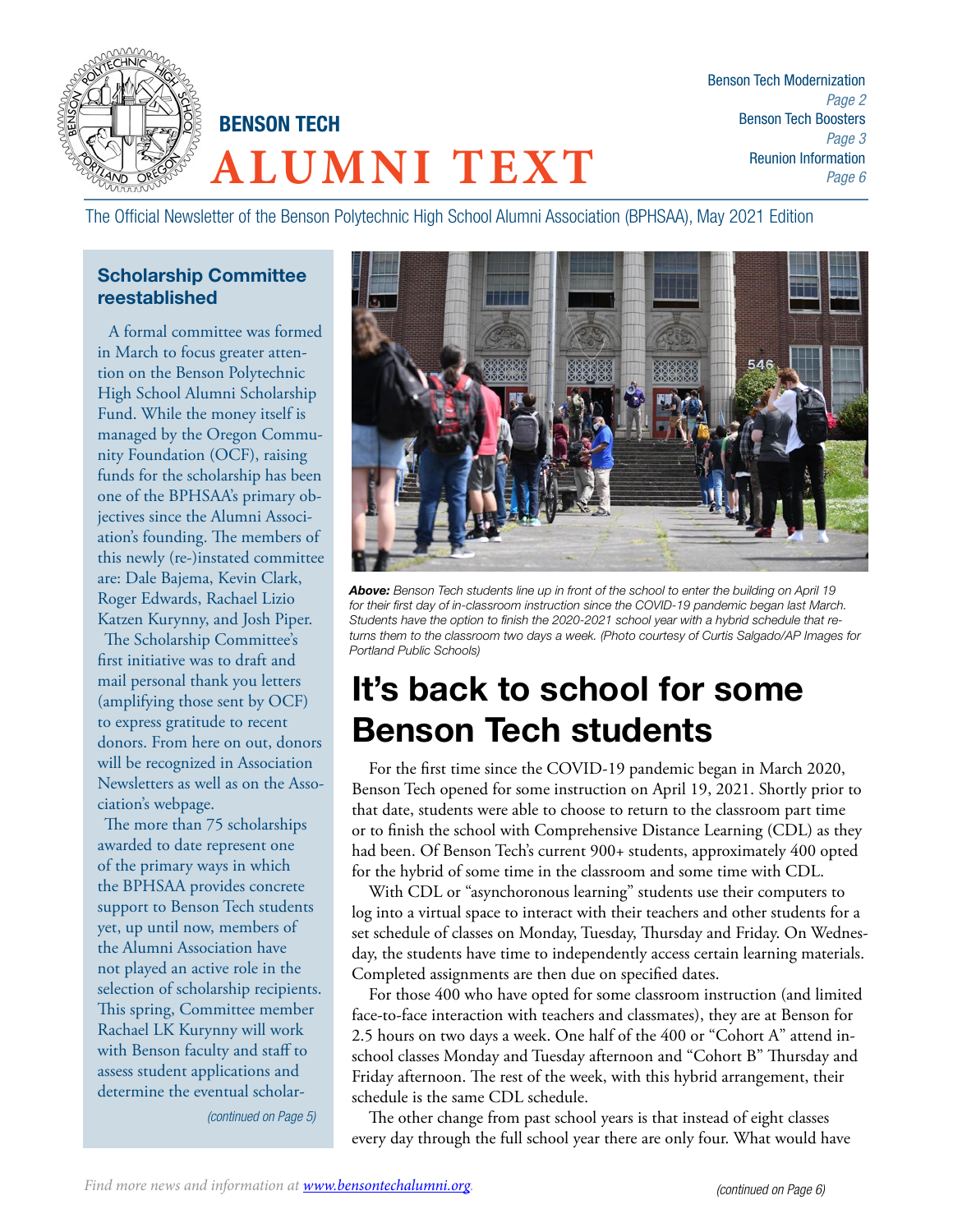

*Above: Design visualization from October 2020 of planned renovations for Benson Tech's front entry from an aerial view. (Image courtesy of Bassetti Architects)*

## Benson modernization to enter next phase

As the 2020-21 school year winds down, Benson Tech is about to enter the next phase of its modernization. Some of the school's equipment, materials and other learning items have been packed in the past two-four months and the remainder will be packed as soon as school ends on June 11. During July and August, those items needed for Benson Tech's three-year sojourn at the former Marshall High School campus in SE Portland will be moved and set up there. Any items not needed at Marshall will either be safely stored or discarded. Actual modernization of the "historic" Benson Tech building will begin this fall.

Final design work and permitting continues. Drawings have been submitted to the City of Portland for permits. A sign-off has been received from the Historic Landmarks Commission. Bassetti Architects continues working with the selected construction company Anderson Construction to have the final construction documents before actual construction begins.

 Since last fall, decisions have been on the thousands of pieces of Benson Tech's existing CTE equipment and tool. Some of the to-be-stored pieces have already been moved with others packed. Hundreds of unneeded items have been donated, sold or scrapped (or about to be) with any resulting money going to Benson Tech and/or Portland Public Schools (PPS). The items still in use as school ends

will be hurriedly packed for Marshall or storage. By the end of June, the school building must be emptied.

While Marshall High School has a certain amount of existing CTE space, a new building is being erected for Benson Tech's automotive and construction programs. A contract has been awarded and construction is underway for this Marshall CTE Annex. Construction will be complete in August for the start of school.

An official groundbreaking for the Benson Tech modernization is scheduled for Saturday August 7. Because of evolving COVID-19 restrictions, no details regarding the event are available at this time. As details are known, they will be posted on the BPHSAA's webpage.

The next major phase (so to speak) of Benson Tech's modernization begins around Labor Day 2021. In one part of Portland, Benson Tech will have begun school on September 1, 2021— and settling into three years of instruction at Marshall High School. In another part of town, Anderson Construction will have its construction office set up on historic Benson Tech building grounds and started work. It is expected that before the end of 2021, parts of the building to be completely replaced during the modernization will have been demolished. For the latest updates regarding the renovation, visit the [Benson HS Modernization page](https://www.pps.net/Page/1838) on the PPS website.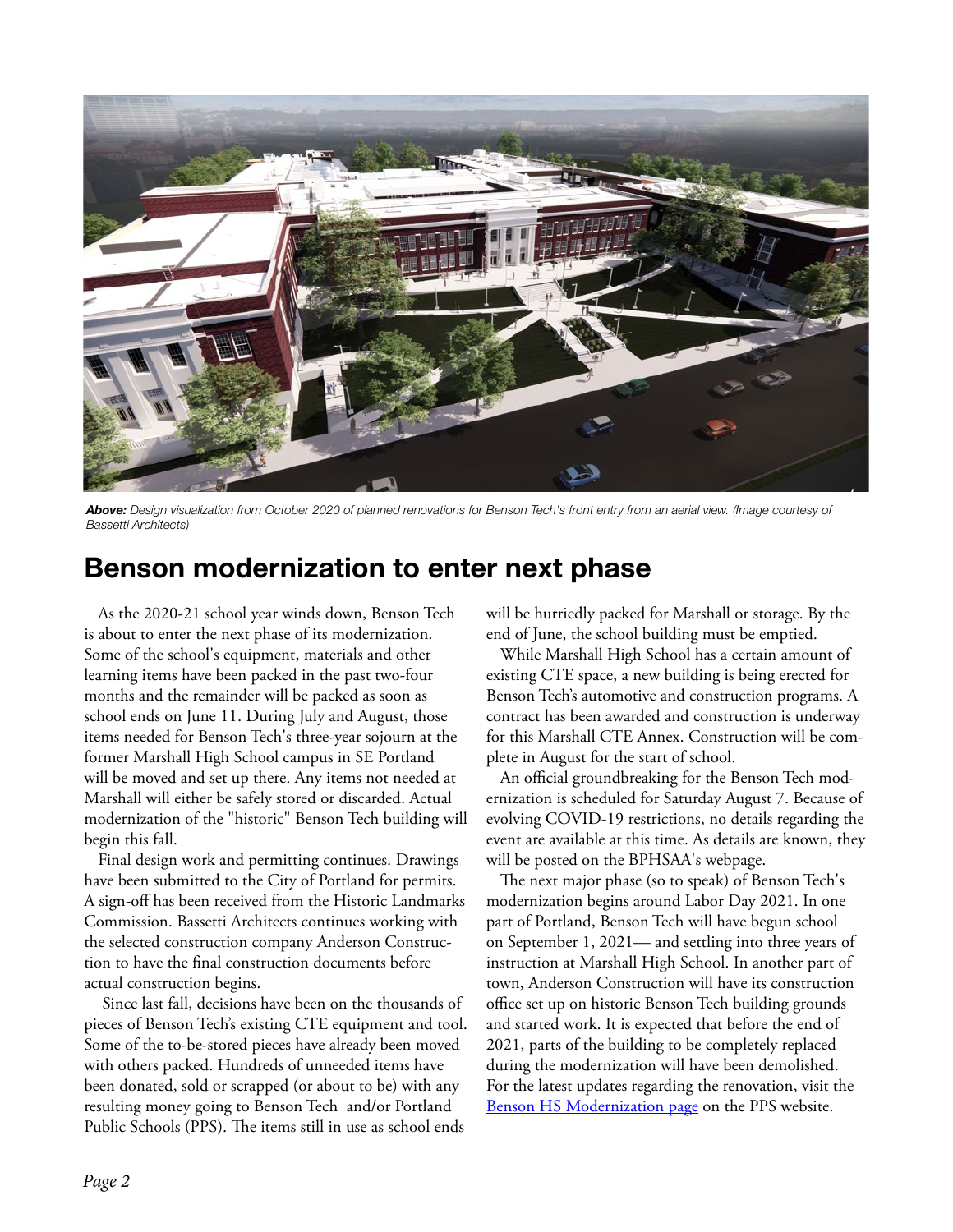## Benson Tech Ocean Bowl success

Benson Tech beat Lake Oswego High School in this year's (virtual) February Regional Finals of the Ocean Bowl. Benson Tech is now competing with 21

other teams for the National Title being held virtually later in May. The National Ocean Science Bowl academic competition is held annually to promote national interest and study of environment and earth science, especially ocean sciences, through team competition among the country's high schools.



After two round of competition in February, Benson Tech and Lake Oswego were tied. Benson Tech then went on to sweep the ice-breaker round  $8 - 0$ . The BPHSAA send congratulations to seniors **Henry Senters**, **Gabriel Bliss**, **Tory Norton**, and **Alex Millican**, and freshman **Agatha Chang**, as well as Team Mentor **Kerry Zambrano**.

"Plunging into Our Polar Seas" is 2021's theme — incorporating everything from sea-ice dynamics and coastal processes to Arctic and Antarctica geology to the impacts sea ice changes and variability have on the ecosystem to ocean observation capabilities and challenges to policy related to polar regions.

As this newsletter "goes to press" Benson Tech's team is preparing (and already playing) in the May 7-17 Finals. (Please go to [bensontechalumni.org](http://bensontechalumni.org) for an account of how Benson Tech did.)

#### Date set in 2022 for 100th Tech Show

The next Benson Tech Show will be held April 21 and 22, 2022, and will be the 100th. It will be held at the former Marshall High School campus, where Benson Tech will be holding classes for three years during the modernization of its own campus. Celebration of the 100th was originally set for 2020, but canceled (and again in 2021) due to the COVID-19 pandemic.

As at previous Tech Shows, the BPHSAA will be hosting a special area for returning alumni with some special features for the event. We welcome both your ideas on how to commemorate the 100th Tech Show and as your help in planning for it!

#### Spring news from Benson Tech Boosters

*By Benson Tech Boosters Lisa Yanase, Director; Amber Johnson, Community Liaison; and Elizabeth O'Malley, School Liaison*

We are excited to share that Benson Tech sports are back! After a much-too-long pause, it's been great to see

student athletes and dedicated coaches return for fall and now spring sports. We are so proud of our teams. Benson Tech sports are like no other local Portland Public Schools (PPS) high schools, with students coming from all over Portland to participate.

Benson Tech Boosters has been working hard to support our teams and build

community. From our fundraising kickoff in September 2019 to present (and despite the pandemic), we have raised and distributed \$4,500+ from events, concessions, tech gear and donations to help fund equipment, uniforms and travel fees for Benson Tech sports.

Unfortunately our ambitious plans for 2020 were cut short because of the pandemic. Benson Tech Boosters needs your help now to continue our support in 2021.

As we welcome the return of teams and prepare for a fall start at the former Marshall campus, the need for support has never been greater.

We ask that Benson Tech alumni join us in our important work. There are many ways you can help, such as:



• Individual donations, including linking your Fred Meyer Rewards (search for Benson TechBoosters by name or "AX717")

• Corporate sponsorships – we are actively looking for corporate sponsors for fall 2021 sports. We will have many banner options at the Marshall campus). Email bensontechboosters.com for more information.

In-kind support (we currently need web help to set up our online gear store)

- Link us to your Amazon Rewards search for "Benson Tech Boosters"
- Show your school pride and shop for Benson Tech gear at bensontechboosters.org.
- Support the Benson Tech Boosters 2021 Spring Pledge Drive, which kicked off on May 1! Visit [bensontechboosters.org](http://bensontechboosters.org) to contribute.

We are grateful for the past and current support of the Benson Tech Alumni. Thank you for investing in today's student athletes and future alumni. Go Tech!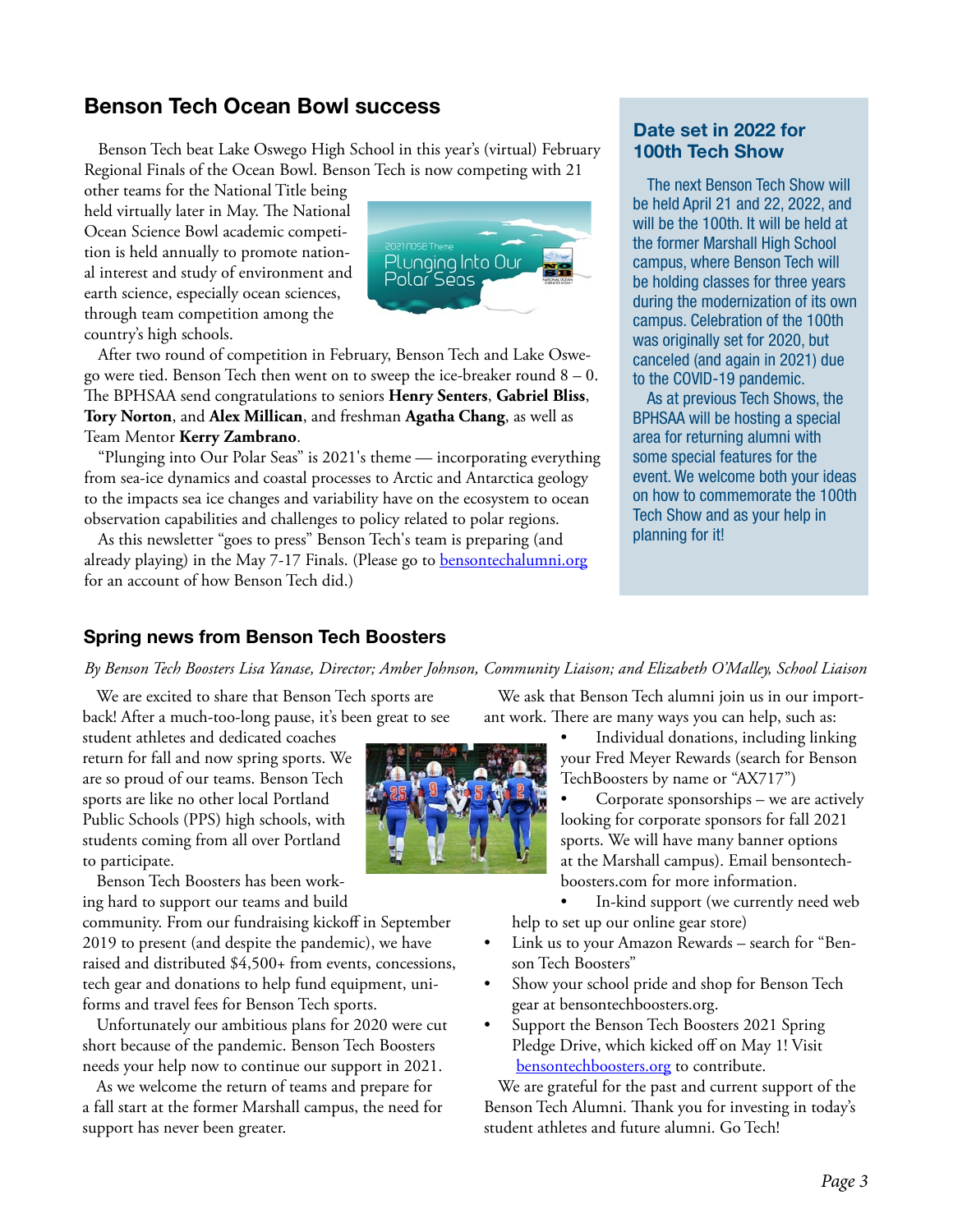#### Back to school, continued from front cover



*Top: Principal Curtis Wilson and Benson Tech teachers prepare to welcome students back for in-classroom instruction on April 19, the first time classes have been held in person since March 2020. Bottom: Attending shop class on April 19. (Photos courtesy of Curtis Salgado/ AP Images for Portland Public Schools).*

been the first four classes of the day were given a double amount of time during first half of the year, so by January 2021 a year's worth of the class's content had been covered and the students had earning a year's credit for the classes. Now in the second half of the year, what would have been the other four classes of the day (5-8) are being taught, and by the end of school in June, a full year of instruction has been covered. A different approach to the school year, but an attempt to adapt to the difficulties some students are having learning largely independently at home.

Though the start of the 2021-22 school year is over three months away, and the COVID-19 pandemic is not over, Portland Public Schools (PPS) is cautiously preparing for in-the-classroom instruction this fall. At that time, Benson Tech will be at the former Marshall High School campus in SE Portland, its temporary home during the three-year modernization. But, as with so many things during the pandemic —"stay tuned."

For those opting for the hybrid learning, the 400 were divided into Cohort A and Cohort B. Students in Cohort A attends in-school classes for 2.5 hours Monday and Tuesday afternoons; the Cohort B students Thursday and Friday afternoons. The rest of the school week, they continue the asynchronous CDL schedule – described below – that the rest of Benson Tech students are following.

The regular asynchronous schedule – that those who have not opted back into some classroom instruction and continuing CDL only are following – instruction will remain the same as it has been previously, i.e.,there is online virtual (synchronously) in the mornings on Monday, Tuesday, Thursday and Friday . During those times, the student interact via a computer in a virtual space with their teachers and other classmates during set hours for each class. The rest of the school week — Monday, Tuesday, Thursday and Friday afternoons and all day Wednesday — is devoted to asynchronous learning in which students have access to certain learning material and they independently study and complete assignments by defined dates.

Beginning last fall, in a further departure from the standard pre-COVID school day, PPS decided that instead of the regular eight classes per day, CDL would focus on the first four classes of the day, devoting double the time to the subject matter of those four classes, and thus completing a year's worth of instruction for those classes by January. Since then, regardless of whether students have now opted hybrid or CDL, the course work has been associated with the remaining four class periods. A different approach to the school year, but with the same results of a full year of credits for the eight classes.

## Benson Tech 2021 Graduation

Benson Tech's 2021 graduation ceremonies will be held at 4:00 p.m. on June 7 at Providence Park. This outdoor setting was chosen by Portland Public Schools (PPS) to comply with Oregon's COVID-19 restrictions on group gatherings. While last year's "drive-through" 2020 graduation at Benson Tech was deemed a success, Providence Park will allow the entire class to gather as a group, as well as allowing some of their family and friends to attend with appropriate spacing.

The BPHSAA sends its congratulations to all of the 2021 graduates in advance ... and we welcome each of you into the ranks of the thousands who are proud to call Benson Tech their alma mater.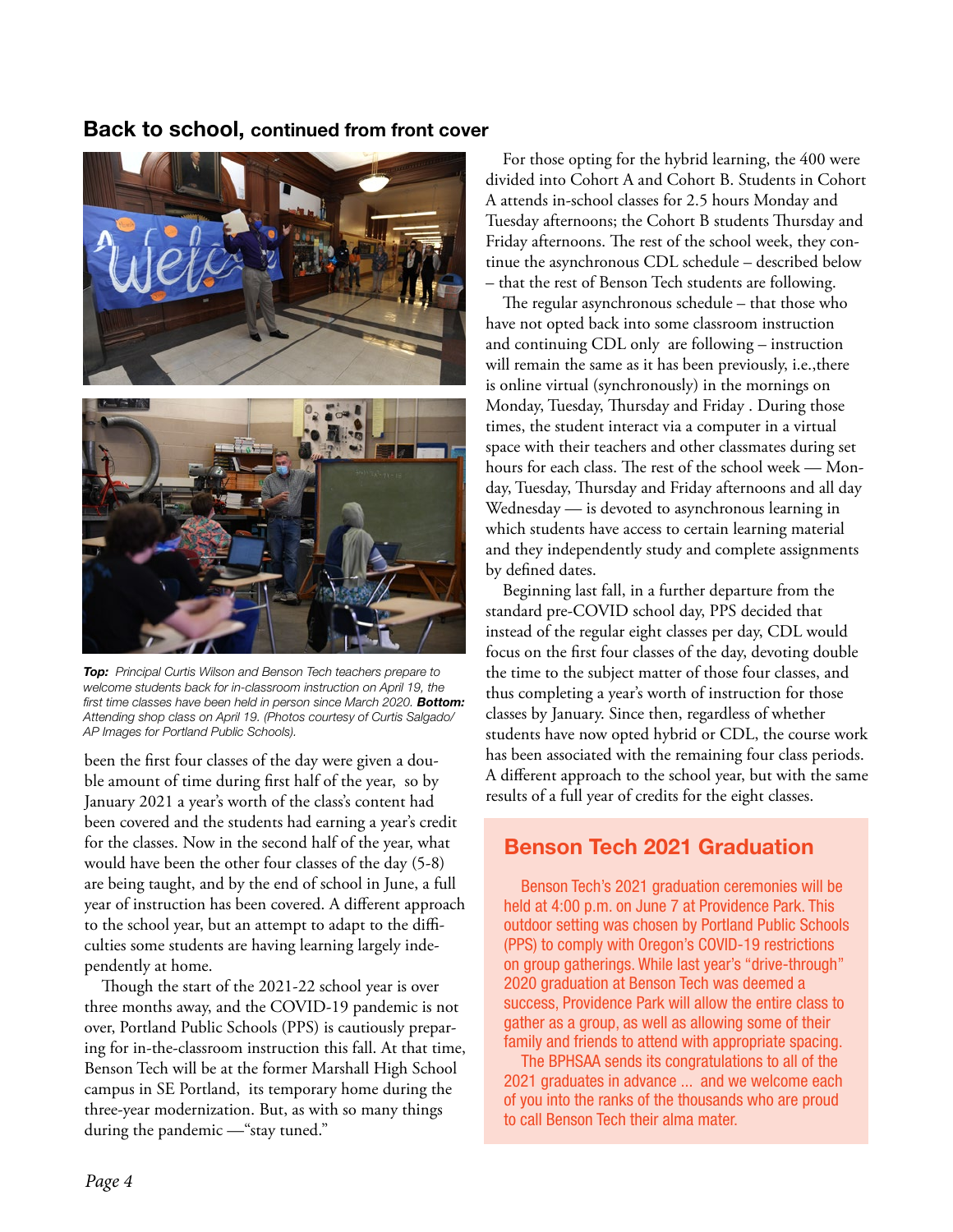## Techman's virtual learning experience during senior year

#### *By Aberdeen Stuart (Class of 2021)*

*Editor's note: Since the COVID-19 pandemic began, we have asked several Benson Tech students to tell us about how the pandemic affected their high school experience. Aberdeen Stuart's story follows. As to be expected, other students were affected differently. See the September 2020 and January 2021 on our webpage for other stories.* 

The pandemic closures have affected everyone. Every group of people has to change their behavior to fit into the precautionary safety measures. Students are no exception. I'm Aberdeen Stuart, a senior here at Benson

in the Building Construction program. This past year has still been beneficial. I somewhat regret my inability to get the single credit I needed to graduate over the summer and skip this whole mess entirely. A close friend of mine did that and graduated in the class of 2020. Where online school is still helpful is maintaining a schedule. I don't have to catch the bus, but I do have to log on to google meets or zoom.

 Last spring I had more energy after the school day because I wasn't having so many social interactions as compared

to in-person school. Now online class sucks energy out of me too. It's hard to be one of the only students speaking or having the camera on besides the teacher. In the school building there is so much more control. You can walk in and focus on school entirely. Not worry about siblings also in online video class eating up the bandwidth.

 When I came to Benson I knew I wanted something different. Class beyond the required courses. I picked construction to focus in because I really liked the classroom environment and working on projects. The online classroom is not much different. We spin a wheel for a



*Above: Aberdeen Stuart*

turn to talk about our projects and what's going on in our lives. Working in the garage by myself is much harder than at the shop. I continue because it's what I have to do.

Mondays and Thursdays I have two online classes, both AP. Tuesdays and Fridays are my construction class. Each an hour and twenty minutes. On Wednesdays and afternoons are asych (asynchronous) time, the time for homework. We still use slideshows and worksheets, group work and presentations. Teachers move us from the

> main meet to breakout rooms to discuss and work often. At this point students are better at participating by unmuting or typing into the chat. We don't have to push our desks together to work now!

> Yet still I am sticking with CDL. I have only a month left of my high school career. To me going back would be too shocking and I'll have to go online in the fall again anyways. I've had no prom, not been in a classroom, or know what my graduation is going to look like. Though the skills we the class of 2021 have been forced to learn will help us navigate the adult world we

enter. Our parents and teachers cannot help us here. Only we can help each other and ourselves. Forced suddenly into a new world amidst an ongoing pandemic, our experiences are unique, rivaled perhaps not even those classes of 1918! It seems dark and more dangerous now. Now I remember the excitement of stepping onto the steps of Benson Polytechnic high school four years ago as a freshman. That excitement has not disappeared but matured into hope for my college years and adult life. We just have to keep moving and focus on the future with hope.



*This edition of the BPHSAA's newsletter, Alumni Text ,is made possible by Dale Bajema, editor; Connie Mar, layout; and contributions and articles from Rachael Lizio Katzen Kurynny, Jeff Strachan, Max Baker, Josh Piper, Aberdeen Stuart, and Dale Bajema.* 

#### FEED BACK WANTED

The BPHSAA wants its newsletter to keep Benson Tech alumni — whether you live in the Portland area or around the U.S. and the world — informed of its activities, what is happening at Benson Tech today, and might be in the future. With each edition of the Alumni Text, we aim to include a variety of articles, features and pictures to keep you in the loop.

Are we succeeding? What articles do you find the most interesting/informative? Which aren't? More pictures? Would you like the newsletter more often? Less?

Email your thoughts and/or suggestions to [info@bensontechalumni.org](mailto:%20info%40bensontechalumni.org?subject=).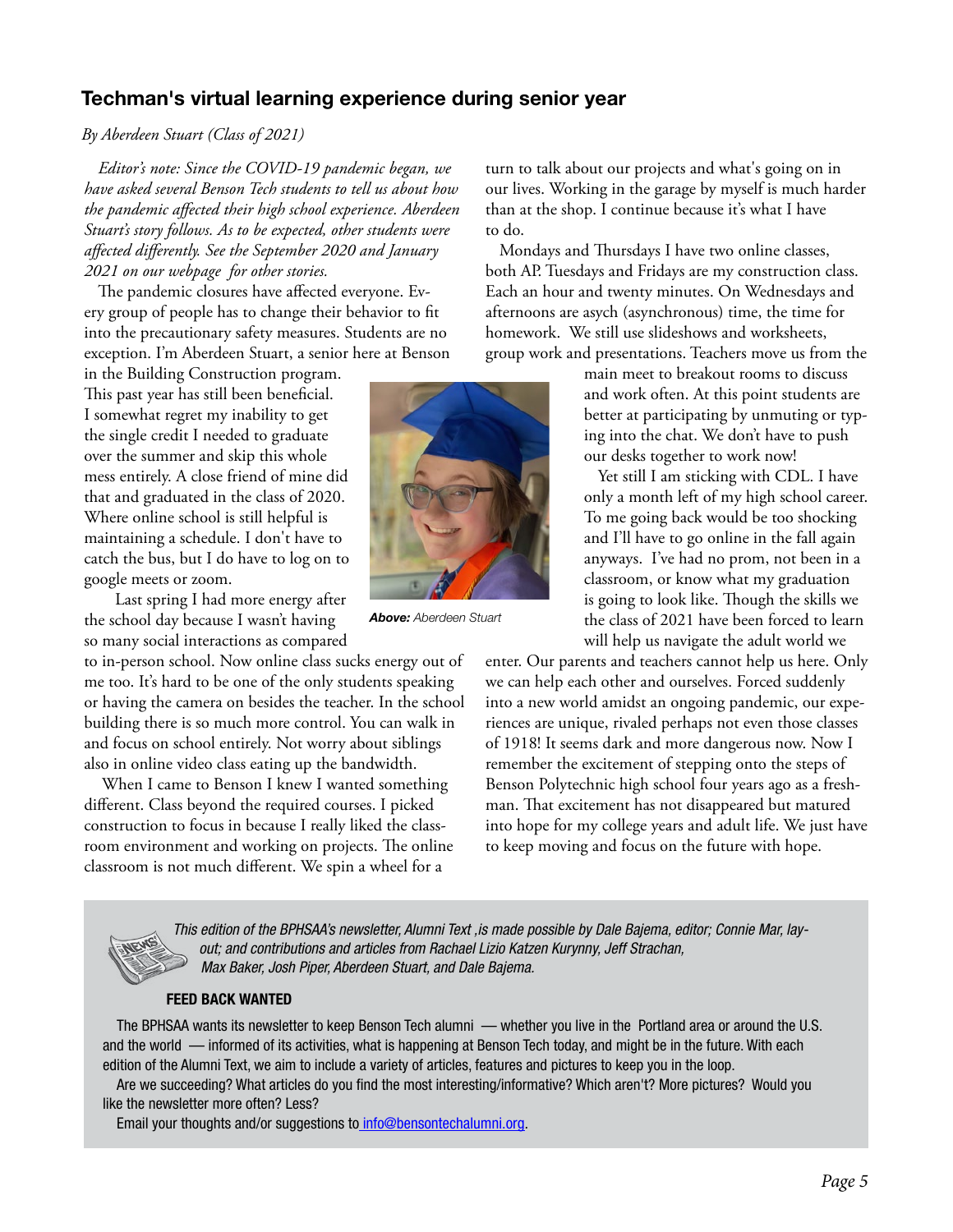## Scholarship Committee, continued from front cover

ship awardees.

In prior years, members of the Association's Board of Directors have been able to speak directly with alumni (at Tech Show, the August community picnic, class reunions, etc) about the importance of the Scholarship Fund; as with so many things, the pandemic has restricted options for donor education and solicitation. In light of current circumstances, the Committee has been exploring alternative, focused forms of outreach, such as asking classes to make a onetime contribution in celebration of milestone reunions, and encouraging individuals to consider including the Scholarship Fund in their estate plans. The Scholarship Committee is seeking—through these initiatives and others—to increase both the number of donors and the average amount contributed, with the goal of growing the fund and insuring it will continue to provide scholarships to graduates for decades to come.

The Committee meets approximately once per month (remotely, until further notice), and welcomes suggestions and participation.

## Origins of Scholarship Committee

What we now know as the Benson Polytechnic High School Alumni Scholarship Fund began in 1991 as a gift from the Classes of 1939, 1940, and 1941.



*Above: Benson Tech machine shop, 1939.*

Following a joint reunion of those classes in 1991, the remaining reunion funds were invested (with guidance from Portland Public Schools) with the intention of establishing a fund to provide scholarships to graduating Benson Tech graduates. In its early days, this scholarship fund was called the Benson Polytechnic High School 50-year Reunion Award Fund. Shortly after forming the fund, the founders applied for and received 503 (c)3 designation, which allows individuals to make tax-exempt contributions.

For the next decade or so, an ad-hoc committee comprised of alumni from the 1940's and 1950's worked to solicit additional donations. They addressed thousands of envelopes by hand and hosted several alumni picnics at Blue Lake Park in an effort to grow the original endowment. More than a hundred checks were received in response to the committee's outreach, all of which were deposited into the fund which was, at that point, still managed by PPS.

The annual earnings on the investment were used to award several small scholarships each year to graduates, with the exact amount and number of recipients changing depending on the overall growth of the fund and yearly financial market conditions. The first two scholarships were \$250, and—by 2007—the fund was robust enough to provide two awards of \$2,2200 apiece.

When the current BPHSAA was formed in 2008, the ad-hoc committee decided to turn over the long-term management of the fund to the new BPHSAA. Not long after the fund was renamed The Benson Polytechnic High School Alumni Scholarship Fund, and the money transferred to the Oregon Community Foundation (OCF), an organization that manages a multiplicity of funds and programs for Oregon institutions. The OCF is now responsible for handling all donations, managing investment activities, and dispersing the scholarship money, thus eliminating the possibility of fiscal impropriety.

Since 2008, the fund's principal has continued to grow due both to the generous contributions of donors, and also from a return on the fund's investments. In recent years, recipients of the Benson Polytechnic High School Alumni Scholarship have been chosen by a committee comprised of school staff. This year, a representative of the BPHSAA will assist in selecting the two to four scholarship recipients.

To sum up, a generous gift from the Classes of '39, 40' and '41, combined with money donated by Benson Tech alumni in the years since, has truly created a gift that continues to give.

# **THANK YOU!** Sept.

#### Recent Scholarship Fund Supporters

A special thank you to the following individuals and organizations for their contributions to the Benson Polytechnic High School Alumni Scholarship Fund in 2020 and 2021:

- Alan L. Batts
- **Roger Edwards**
- David Evans
- Rachael LK Kurynny
	- Gary Manchester & Nancy Zieg
- Joseph A. Perry
- Charles A. Tujo
- Robert L. Warnock
- The United Way of the Columbia-Willamette